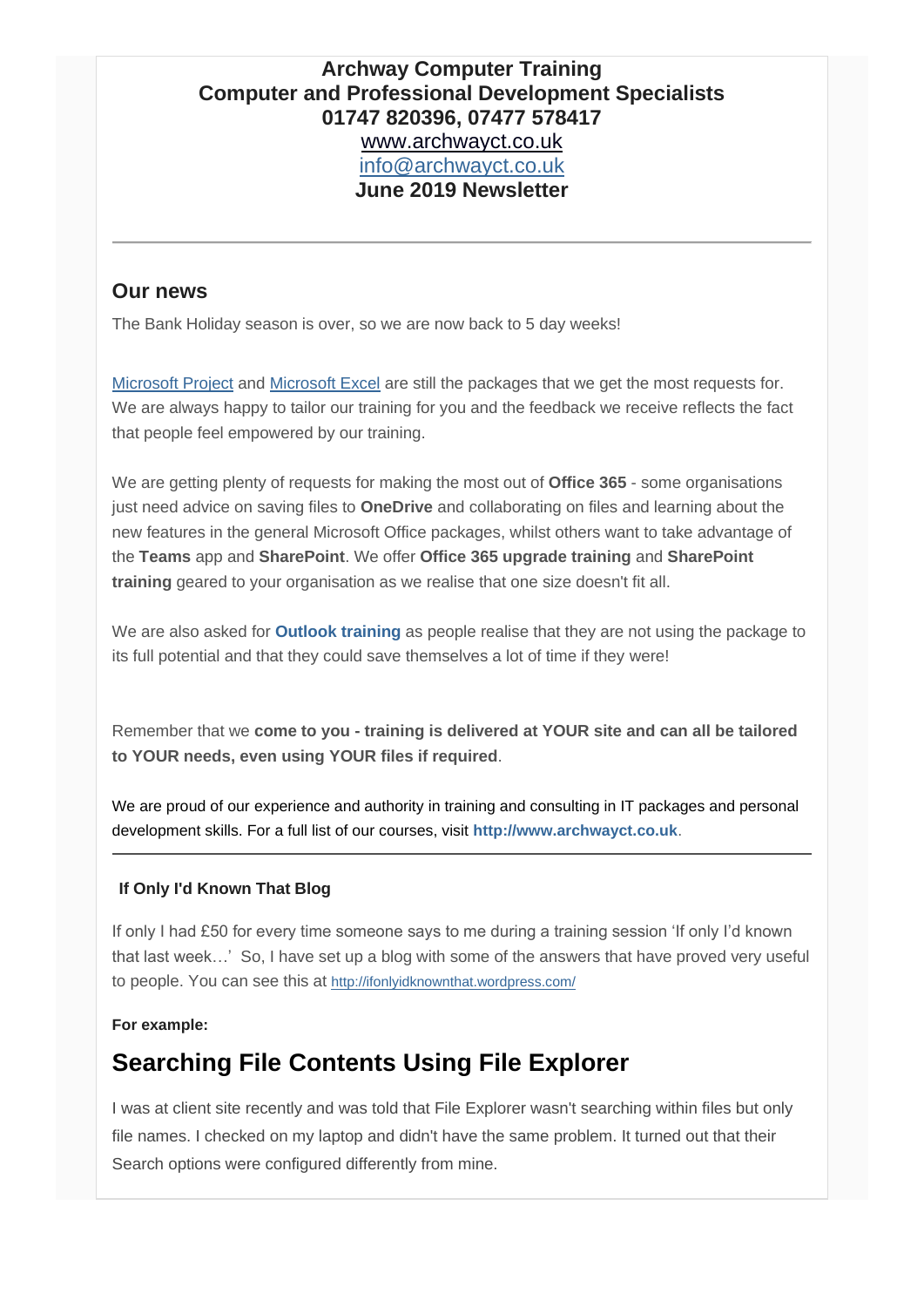If you have the same problem, go into File Explorer and type your search term in the **Search** box at the top right under the Ribbon. Click the magnifying glass. The search will be started and a contextual **Search** tab will appear.



From the **Advanced options** dropdown, select **File contents** (and **System files** if that isn't ticked). From now on, your file contents will be searched.

Find out more about our [Microsoft Office training .](http://www.archwaycrtco.uk/microsoft-office-training)

# **Problems with Outlook contacts showing wrong names**

by [jdonbavand](https://ifonlyidknownthat.wordpress.com/author/jdonbavand/)

I was at a client site yesterday and although contact names and email addresses looked right in the Contacts list, on trying to send an email some of them were getting mixed up e.g. John Smith was showing as Jane Smith (another contact) but with John's email address. I tried deleting the contacts and then re-entering but without much success.

On further investigation, it seems that the two contacts were linked and that this was causing the problem.



To check whether contacts are linked, start an email to one, then double-click on the email address. Click on the three dots …, then click **Link Contacts**. This will show whether there are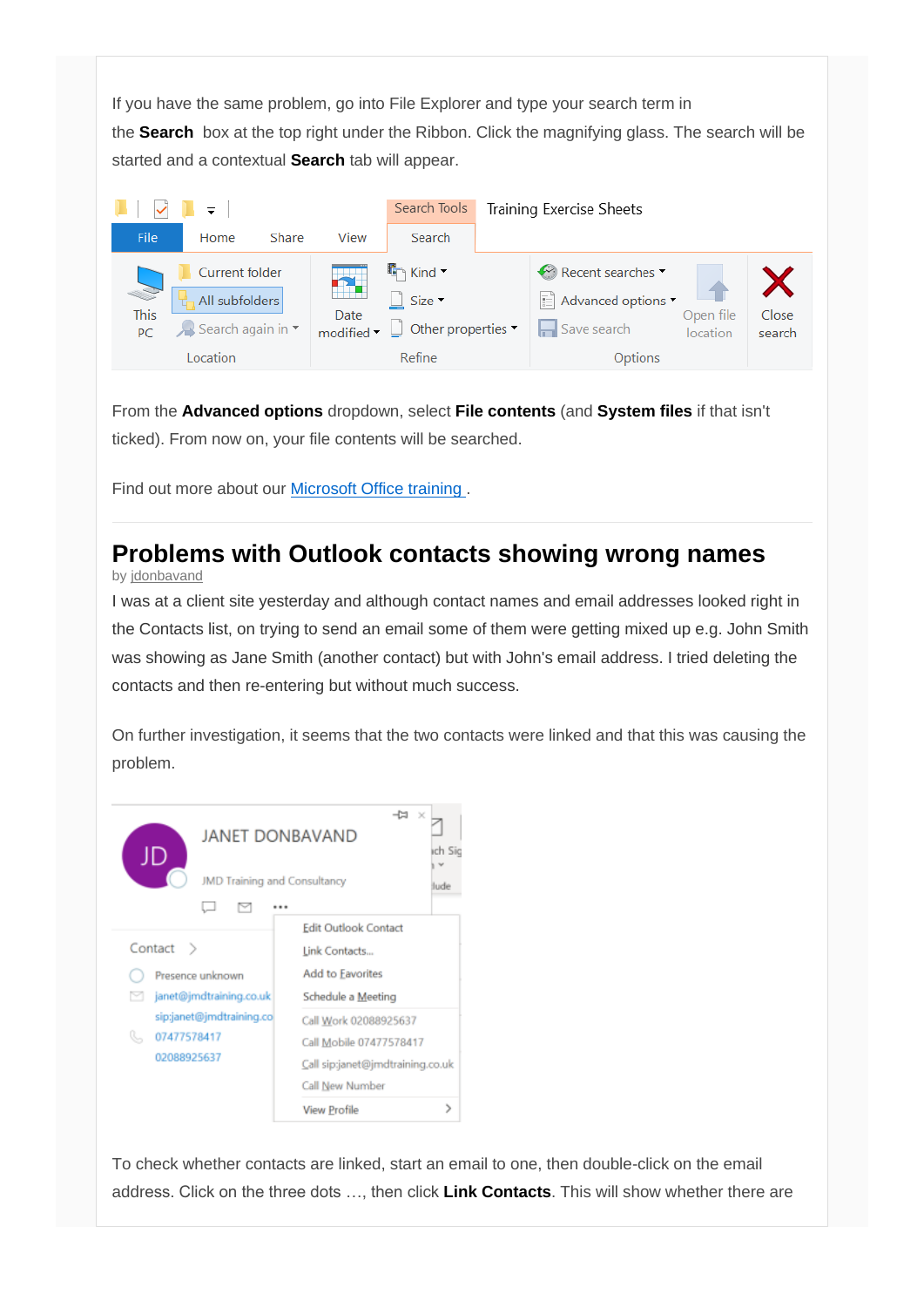any linked contacts. To remove the link, select the contact to be unlinked and click **Unlink**, then click **OK**.

Find out more about our [Microsoft Outlook training](http://www.archwayct.co.uk/microsoft-office-training/microsoft-outlook-training) .

# **Presentation Skills – Vocal Skills**

Your voice is the vehicle that will carry the message of what you are presenting. It is like two cars – you can have an old piece of junk that clatters along or a smooth, finely tuned machine. Both will get you to where you are going, but the quality of the ride can vary greatly.

General tips on voice quality:

- **Be natural**. Don't try to impersonate other speakers or announcers thinking that they have the perfect voice.
- **Use vocal inflection**. By introducing change to your voice, you can add variety and expressiveness to your training and it will help prevent a monotone voice. Good use of vocal inflection shows you audience that you are enthusiastic about your subject.
- **Vocal tone and quality** counts for 38% of your message, according to research by the Journal of Counselling.
- **Rate** the speed at which you talk. A fast delivery can be used to excite and stimulate the audience. A slow delivery may help to emphasise your message, to inspire and to control.
- **Pacing** not just the speed at which you speak but also the length of pauses which can be used to create impact.
- **EXTE:** Articulation how clearly and correctly you speak. You need to be able to pronounce words correctly and not mumble.
- **Volume** neither too soft nor too loud
- **Pitch** it is generally considered that it is better to have a lower-pitched voice.
- **Emphasis** Emphasising or stressing particular words within a presentation can be used to make your statements more persuasive.

Find information regarding our [Presentation Skills training courses](http://www.archwayct.co.uk/professional-development-training/presentation-skills-training)[.](http://www.jmdtraining.co.uk/personal-development-training/presentation-skills-training)

**Maybe 2019 will be the year you decide to upgrade to Microsoft Office 2016 or Microsoft Office 365! If so, we provide upgrade training, workshops and floorwalking to enable your staff to quickly get up-to-speed and ensure no loss of productivity.**

We offer **[Microsoft Office 2016 upgrade workshops](http://www.archwayct.co.uk/microsoft-office-training/office-2016-upgrade-training/)** and **[Microsoft Office 365 upgrade](http://www.archwayct.co.uk/microsoft-office-training/office-365-upgrade-training/)  [workshops and floorwalking](http://www.archwayct.co.uk/microsoft-office-training/office-365-upgrade-training/)**.

If you would like a free guide on the major changes between Office 2010 and Office 2016 and